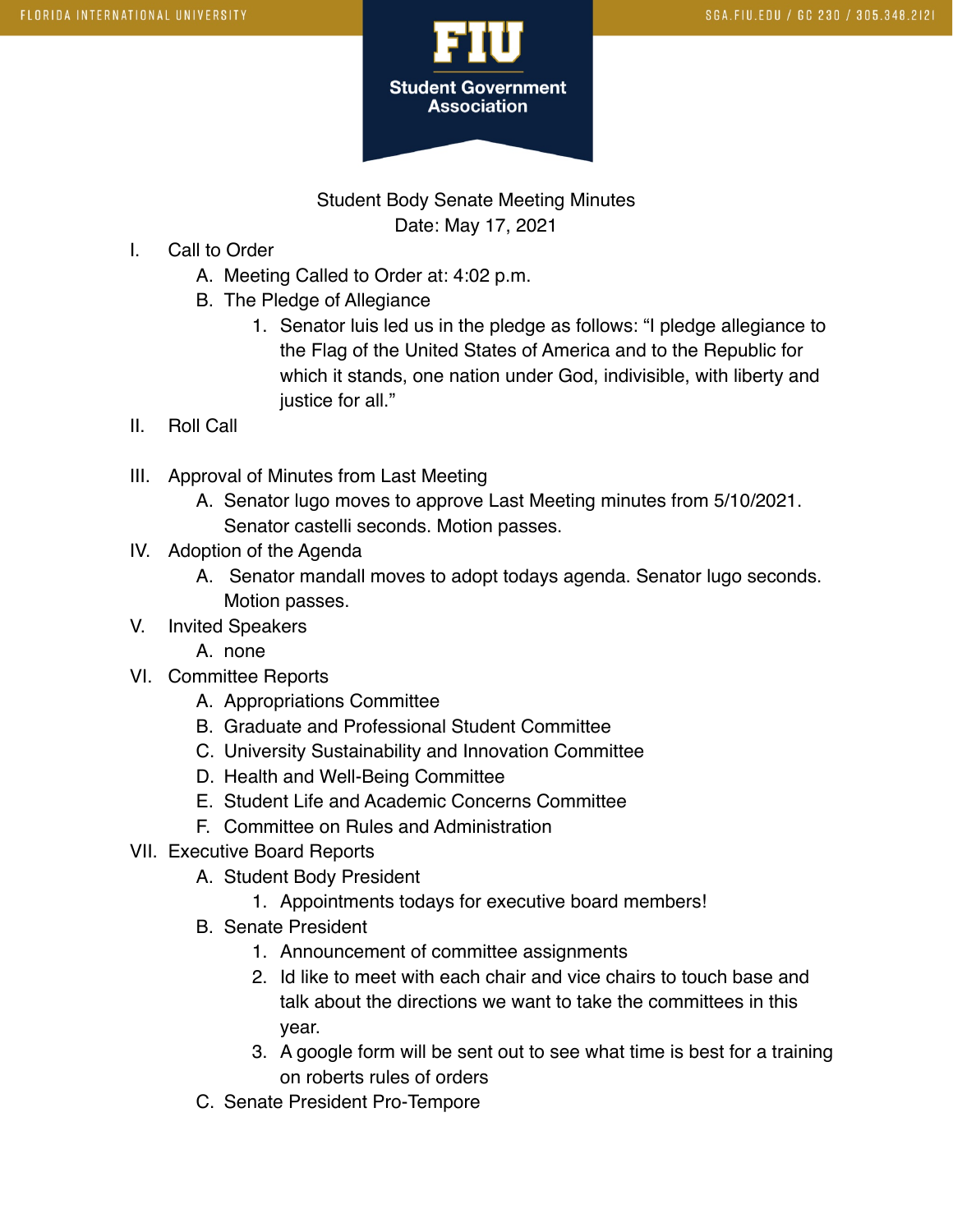- 1. Senator retreat will happen this summer, aiming for july-august
- D. Senate Floor Leader
	- 1. Once you receive emails for committees, i will be making the rounds to see if anyone needs help with initiatives
- E. Student Body Vice President
	- 1. Meetings with administration will hopefully being us good things for the semesters to come!
- F. Comptroller
- G. Executive Administrator
- H. Governor of the Biscayne Bay Campus
	- 1. Went to leadership training last tuesday
	- 2. June 7th will be an opportunity to get vaccinated at BBC!
	- 3. Looking at the new SGA office in BBC, we are excited!
- I. Chief of Staff
- J. Chief Justice
- VIII. Vetoed Legislation
	- A.
- IX. Unfinished Business
	- A.
- X. New Business
	- A. Confirmation of Cristina Vale for Executive Administrator
		- 1. 2 minutes introduction speech
		- 2. 5 minute question and answer period
			- a) Senator sutton moves to end q&a, senator aviles seconds. Motion passes.
			- b) Senator luis moves to go into voting, senator castelli seconds. Motion passes.
		- 3. Up to 10 minutes for discussion optional

| Name                    | Position                                  | Vote |
|-------------------------|-------------------------------------------|------|
| Vacant                  | <b>BBC Housing</b>                        |      |
| <b>Christine Rubido</b> | College of Arts Sciences and<br>Education | Yea  |
| Daniela Cruz            | College of Arts Sciences and<br>Education | Yea  |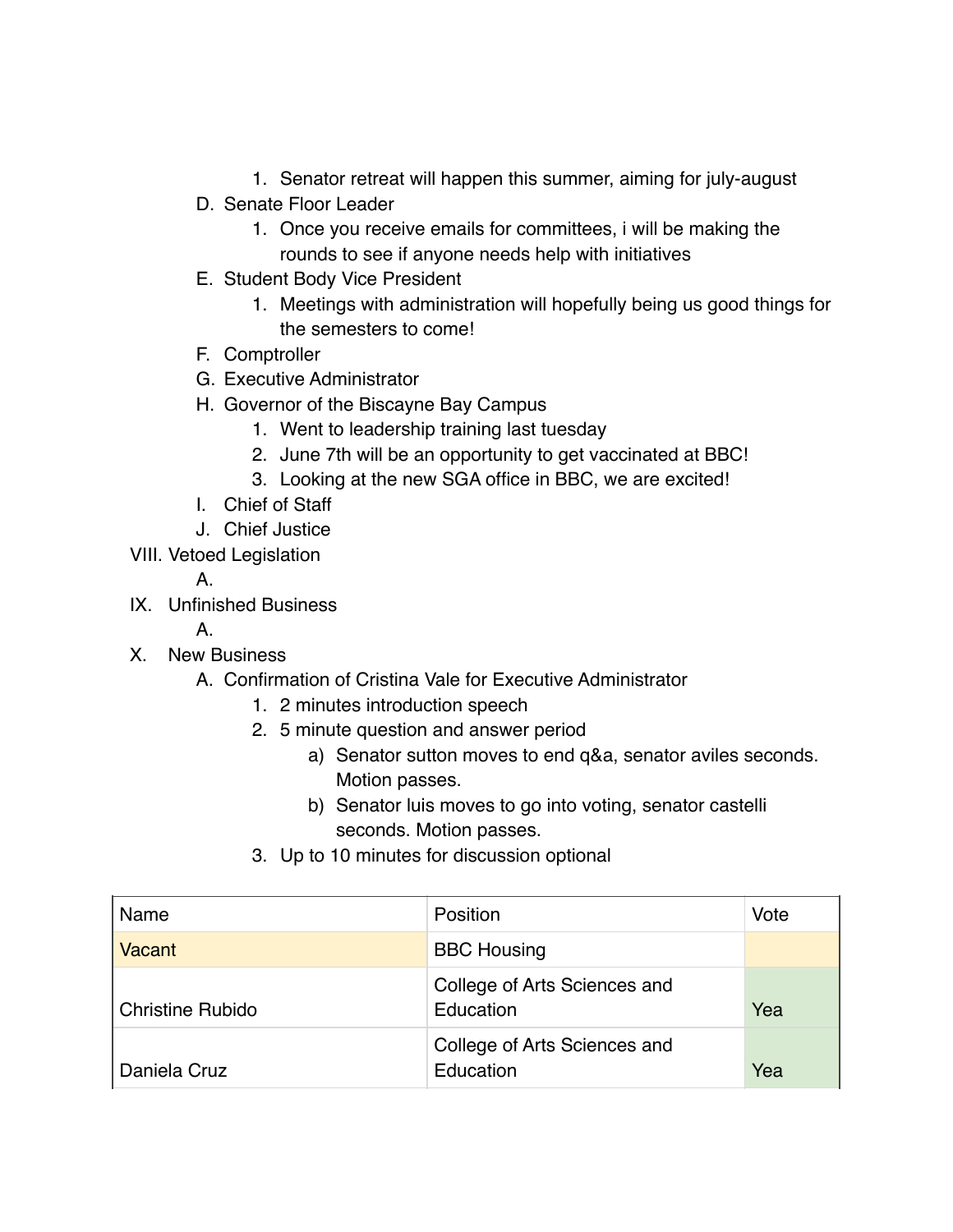| Gabriela Alvarez        | College of Arts Sciences and<br>Education                    | Yea |
|-------------------------|--------------------------------------------------------------|-----|
| Jordan Castelli         | College of Arts Sciences and<br>Education                    | Yea |
| Natalie Reymundo        | College of Arts Sciences and<br>Education                    | Yea |
| Selina McFeeley         | College of Arts Sciences and<br>Education                    | Yea |
| <b>Tyler Lopez</b>      | College of Arts Sciences and<br>Education                    |     |
| Vacant                  | College of Arts Sciences and<br>Education                    |     |
| Vacant                  | College of Arts Sciences and<br>Education                    |     |
| <b>Vacant</b>           | College of Arts Sciences and<br>Education                    |     |
| Valentina Cassanova     | College of Arts Sciences and<br>Education                    | Yea |
| <b>Alejandro Suarez</b> | <b>College of Business</b>                                   |     |
| Kristina Khudiakova     | <b>College of Business</b>                                   |     |
| Mariapaz Grijalba       | <b>College of Business</b>                                   | Yea |
| Rodrigo Alea            | <b>College of Business</b>                                   | Yea |
| Sergio Reyes            | <b>College of Business</b>                                   |     |
| Gabriela Tovar          | <b>College of Communication</b><br>Architecture and the Arts | Yea |
| <b>Ivette Suarez</b>    | <b>College of Communication</b><br>Architecture and the Arts |     |
| <b>Cristhofer Lugo</b>  | College of Engineering and<br>Computing                      | Yea |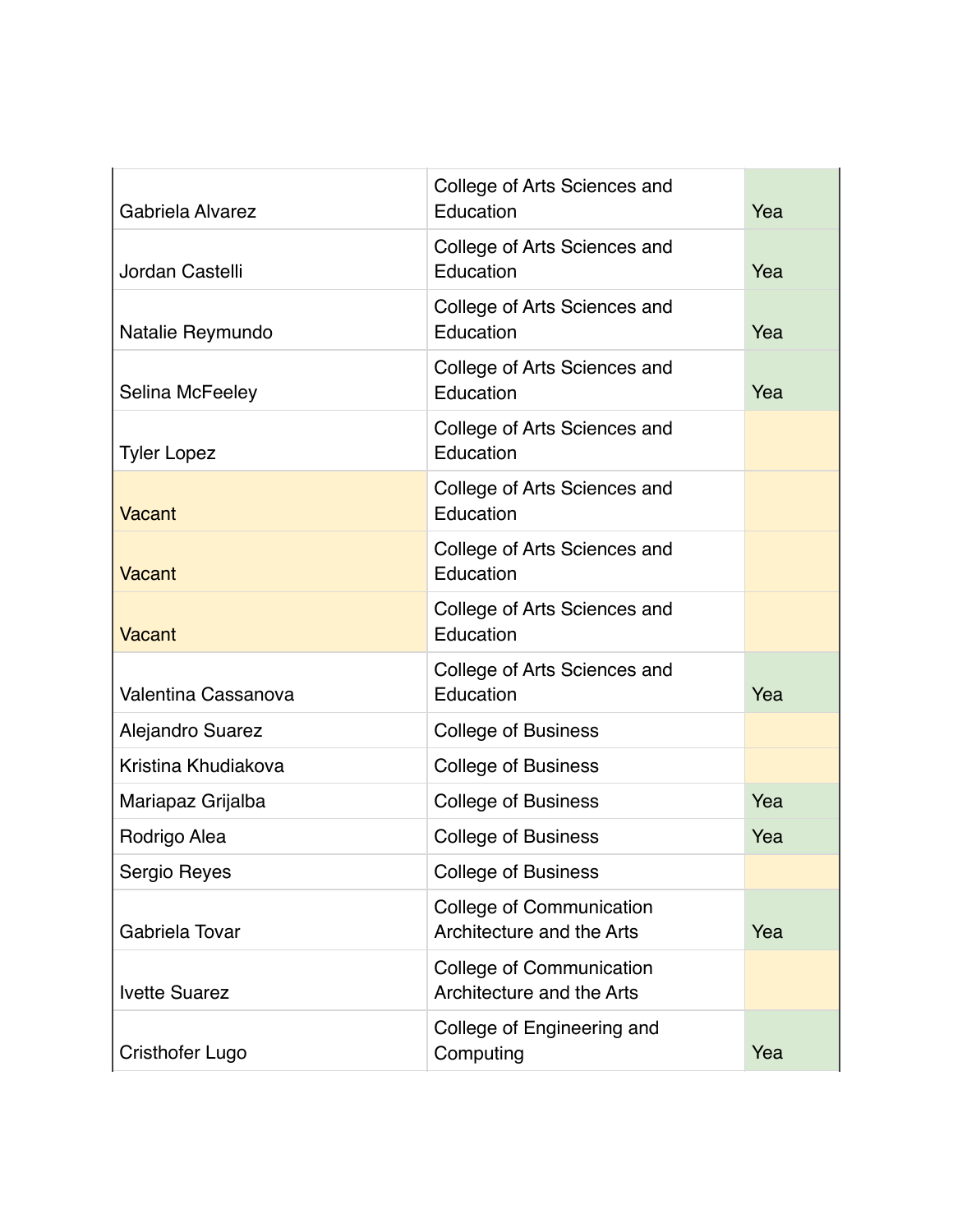| <b>Vacant</b>              | College of Engineering and<br>Computing              |     |
|----------------------------|------------------------------------------------------|-----|
| <b>Hervangelot Lordeus</b> | College of Engineering and<br>Computing              | Yea |
| <b>Natalie Meneses</b>     | College of Engineering and<br>Computing              | Yea |
| <b>Celesse Temes</b>       | College of Hospitality and Tourism<br>Management     | Yea |
| Natalie Lahera             | College of Law                                       | Yea |
| Manuela Jaramillo          | <b>College of Medicine</b>                           | Yea |
| Joshua Lovo-Morales        | College of Nursing and Health<br>Sciences            | Yea |
| <b>Tyra Moss</b>           | College of Public Health and Social<br><b>Work</b>   |     |
| Joshua Mandall             | <b>Graduate School</b>                               | Yea |
| <b>Vacant</b>              | <b>Graduate School</b>                               |     |
| <b>Vacant</b>              | <b>Graduate School</b>                               |     |
| <b>Vacant</b>              | <b>Graduate School</b>                               |     |
| <b>Vacant</b>              | <b>Graduate School</b>                               |     |
| Alexander Collado          | <b>Honors College</b>                                | Yea |
| Vacant                     | <b>Lower Division BBC</b>                            |     |
| <b>Vacant</b>              | <b>Lower Division MMC</b>                            |     |
| <b>Jacob Bharat</b>        | <b>MMC Housing</b>                                   | Yea |
| <b>Sebastian Aviles</b>    | <b>MMC Housing</b>                                   | Yea |
| <b>Taylor Sokolosky</b>    | <b>MMC Housing</b>                                   | Yea |
| <b>Vacant</b>              | <b>Online Student</b>                                |     |
| <b>Alexander Sutton</b>    | School of International and Public<br><b>Affairs</b> | Yea |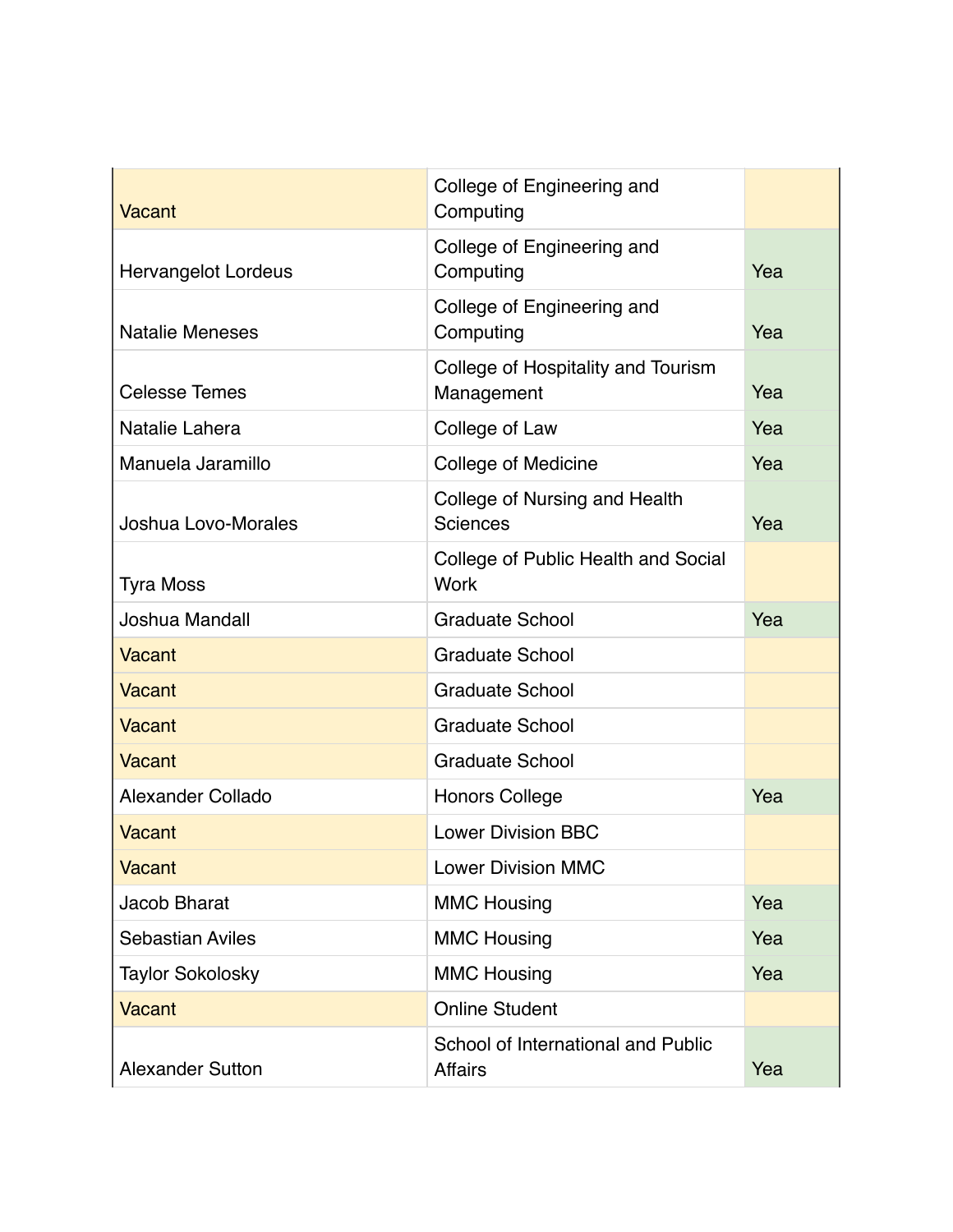| David Luis                                 | School of International and Public<br>Affairs | Yea |          |
|--------------------------------------------|-----------------------------------------------|-----|----------|
| Sadie Testa-Secca                          | School of International and Public<br>Affairs | Yea |          |
| Vacant                                     | <b>Upper Division BBC</b>                     |     |          |
| Vacant                                     | <b>Upper Division BBC</b>                     |     |          |
| <b>Marianne Ostos</b>                      | <b>Upper Division MMC</b>                     |     |          |
| Nicholas Pastrana                          | <b>Upper Division MMC</b>                     | Yea |          |
| <b>TOTAL NUMBER OF SENATORS VOTING YEA</b> |                                               |     | 26       |
| <b>TOTAL NUMBER OF SENATORS VOTING NAY</b> |                                               |     | $\Omega$ |
| TOTAL NUMBER OF SENATORS VOTING ABSTENTION |                                               |     | $\Omega$ |

Cristina Vale is confirmed for Executive administrator!

- B. Confirmation of Giacomo Natteri for Comptroller
	- 1. 2 minutes introduction speech
	- 2. 5 minute question and answer period
		- a) Senator lugo moves to bypass, senator aviles seconds. Motion passes
	- 3. Up to 10 minutes for discussion optional
		- a) Senator aviles moves to go into voting, senator lourdes seconds. Motion passes

| Name                    | Position                                  | Vote |
|-------------------------|-------------------------------------------|------|
| Vacant                  | <b>BBC Housing</b>                        |      |
| <b>Christine Rubido</b> | College of Arts Sciences and<br>Education | Yea  |
| Daniela Cruz            | College of Arts Sciences and<br>Education | Yea  |
| Gabriela Alvarez        | College of Arts Sciences and<br>Education | Yea  |
| Jordan Castelli         | College of Arts Sciences and<br>Education | Yea  |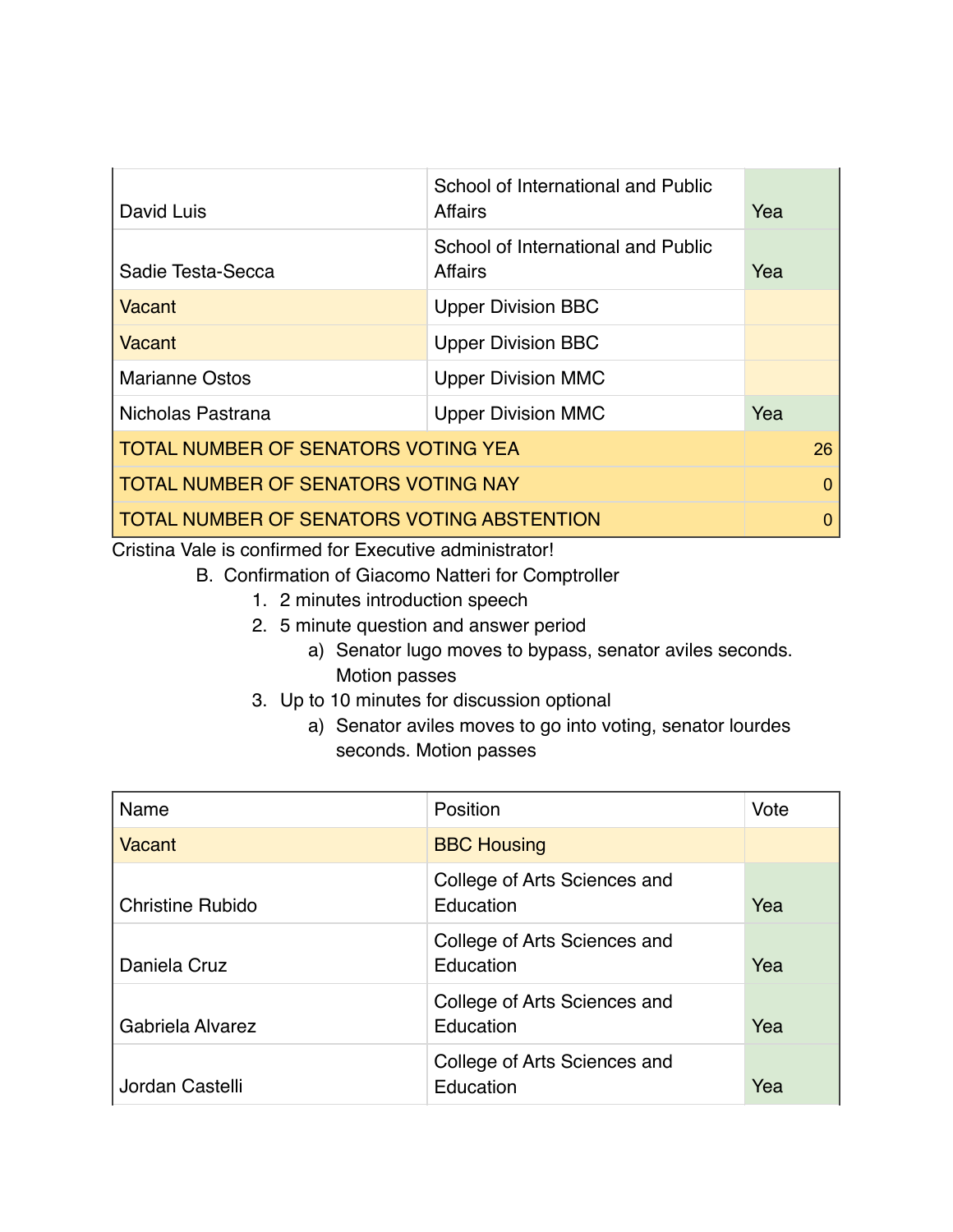| Natalie Reymundo           | College of Arts Sciences and<br>Education                    | Yea |
|----------------------------|--------------------------------------------------------------|-----|
| Selina McFeeley            | College of Arts Sciences and<br>Education                    | Yea |
| <b>Tyler Lopez</b>         | College of Arts Sciences and<br>Education                    |     |
| Vacant                     | <b>College of Arts Sciences and</b><br><b>Education</b>      |     |
| <b>Vacant</b>              | <b>College of Arts Sciences and</b><br><b>Education</b>      |     |
| <b>Vacant</b>              | <b>College of Arts Sciences and</b><br><b>Education</b>      |     |
| Valentina Cassanova        | College of Arts Sciences and<br>Education                    | Yea |
| <b>Alejandro Suarez</b>    | <b>College of Business</b>                                   |     |
| Kristina Khudiakova        | <b>College of Business</b>                                   |     |
| Mariapaz Grijalba          | <b>College of Business</b>                                   | Yea |
| Rodrigo Alea               | <b>College of Business</b>                                   | Yea |
| Sergio Reyez               | <b>College of Business</b>                                   |     |
| Gabriela Tovar             | <b>College of Communication</b><br>Architecture and the Arts | Yea |
| <b>Ivette Suarez</b>       | College of Communication<br>Architecture and the Arts        |     |
| <b>Cristhofer Lugo</b>     | College of Engineering and<br>Computing                      | Yea |
|                            | College of Engineering and<br>Computing                      |     |
| <b>Hervangelot Lordeus</b> | College of Engineering and<br>Computing                      | Yea |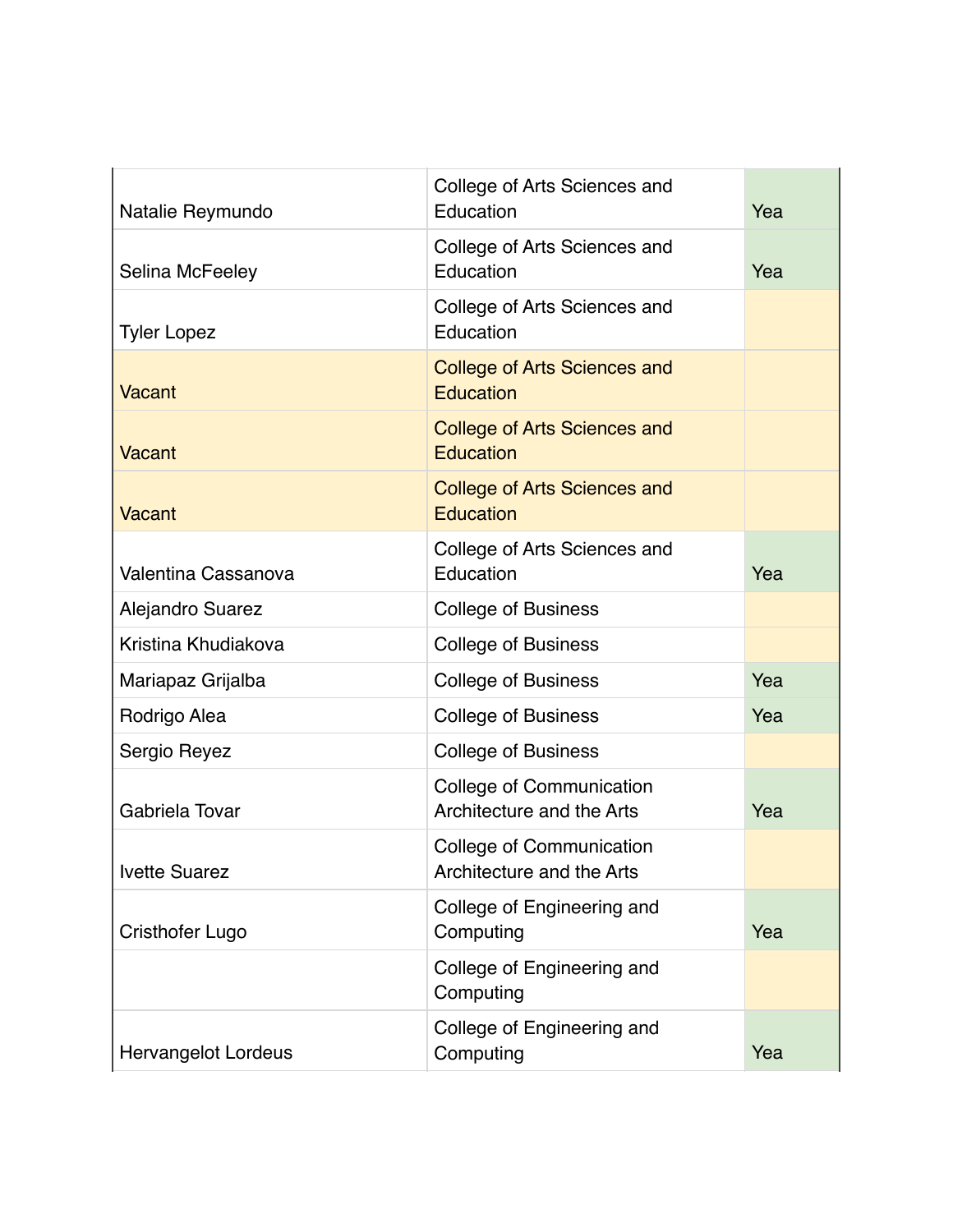| <b>Natalie Meneses</b>   | College of Engineering and<br>Computing              | Yea |
|--------------------------|------------------------------------------------------|-----|
| <b>Celesse Temes</b>     | College of Hospitality and Tourism<br>Management     | Yea |
| Natalie Lahera           | College of Law                                       | Yea |
| Manuela Jaramillo        | College of Medicine                                  | Yea |
| Joshua Lovo-Morales      | College of Nursing and Health<br><b>Sciences</b>     | Yea |
| <b>Tyra Moss</b>         | College of Public Health and Social<br><b>Work</b>   |     |
| Joshua Mandall           | <b>Graduate School</b>                               | Yea |
| Vacant                   | <b>Graduate School</b>                               |     |
| <b>Vacant</b>            | <b>Graduate School</b>                               |     |
| <b>Vacant</b>            | <b>Graduate School</b>                               |     |
| <b>Vacant</b>            | <b>Graduate School</b>                               |     |
| <b>Alexander Collado</b> | <b>Honors College</b>                                | Yea |
| <b>Vacant</b>            | <b>Lower Division BBC</b>                            |     |
| Vacant                   | <b>Lower Division MMC</b>                            |     |
| Jacob Bharat             | <b>MMC Housing</b>                                   | Yea |
| <b>Sebastian Aviles</b>  | <b>MMC Housing</b>                                   | Yea |
| <b>Taylor Sokolosky</b>  | <b>MMC Housing</b>                                   | Yea |
| Vacant                   | <b>Online Student</b>                                |     |
| <b>Alexander Sutton</b>  | School of International and Public<br><b>Affairs</b> | Yea |
| David Luis               | School of International and Public<br><b>Affairs</b> | Yea |
| Sadie Testa-Secca        | School of International and Public<br><b>Affairs</b> | Yea |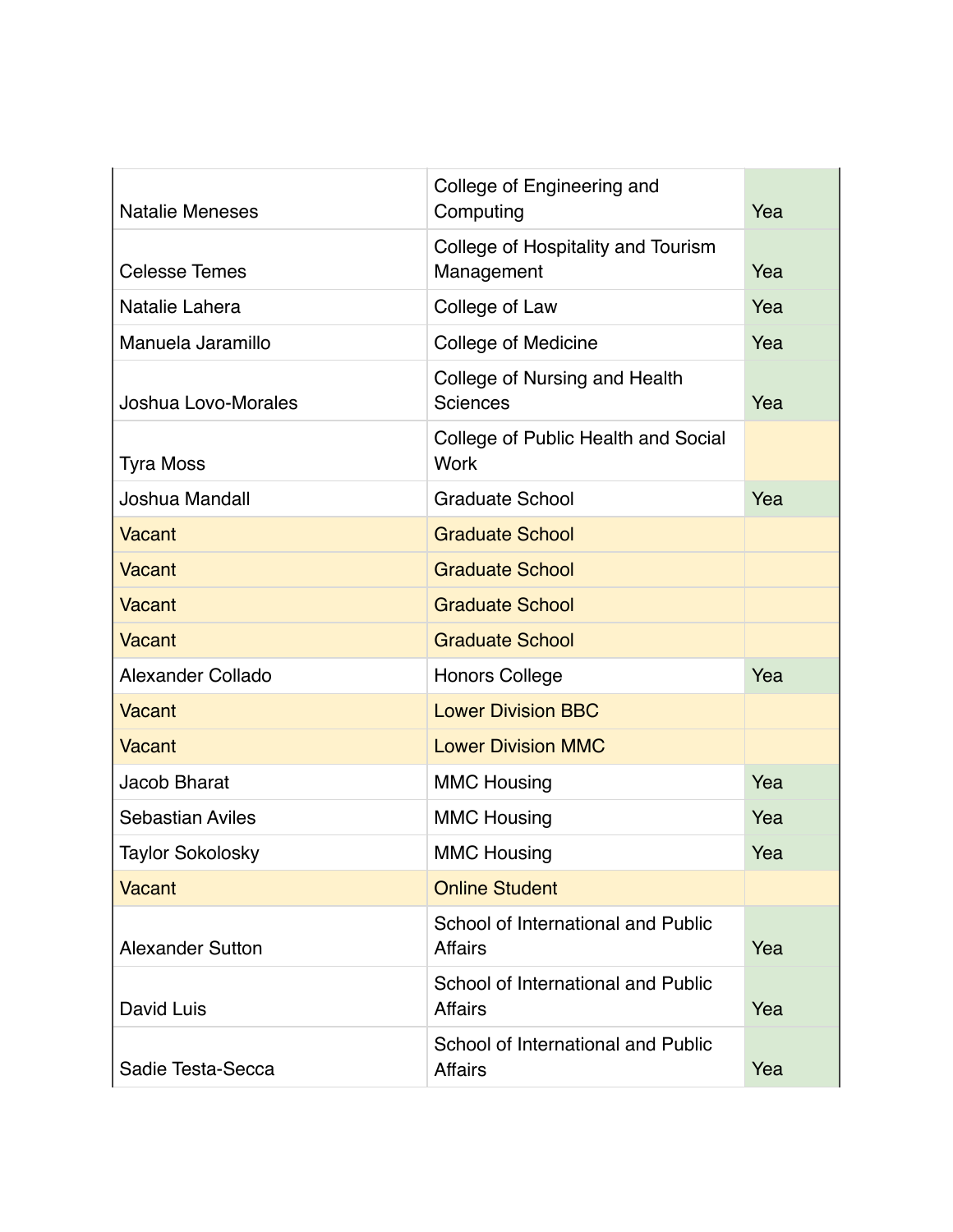| Vacant                                     | <b>Upper Division BBC</b> |     |          |
|--------------------------------------------|---------------------------|-----|----------|
| Vacant                                     | <b>Upper Division BBC</b> |     |          |
| <b>Marianne Ostos</b>                      | <b>Upper Division MMC</b> |     |          |
| Nicholas Pastrana                          | <b>Upper Division MMC</b> | Yea |          |
| TOTAL NUMBER OF SENATORS VOTING YEA        |                           |     | 26       |
| TOTAL NUMBER OF SENATORS VOTING NAY        |                           |     | $\Omega$ |
| TOTAL NUMBER OF SENATORS VOTING ABSTENTION |                           |     |          |

Giacomo Natteri is confirmed as Comptroller!

C. Confirmation of Elisabeth Nylander for Chief of Staff

- 1. 2 minutes introduction speech
- 2. 5 minute question and answer period
	- a) Senator Luis moves to bypass, senator mandall seconds. Motion passes.
- 3. Up to 10 minutes for discussion optional
	- a) Senator mandall moves to bypass and go into voting, senator luis seconds. Motion passes

| Name                    | Position                                  | Vote |
|-------------------------|-------------------------------------------|------|
| Vacant                  | <b>BBC Housing</b>                        |      |
| <b>Christine Rubido</b> | College of Arts Sciences and<br>Education | Yea  |
| Daniela Cruz            | College of Arts Sciences and<br>Education | Yea  |
| Gabriela Alvarez        | College of Arts Sciences and<br>Education | Yea  |
| Jordan Castelli         | College of Arts Sciences and<br>Education | Yea  |
| Natalie Reymundo        | College of Arts Sciences and<br>Education | Yea  |
| Selina McFeeley         | College of Arts Sciences and<br>Education | Yea  |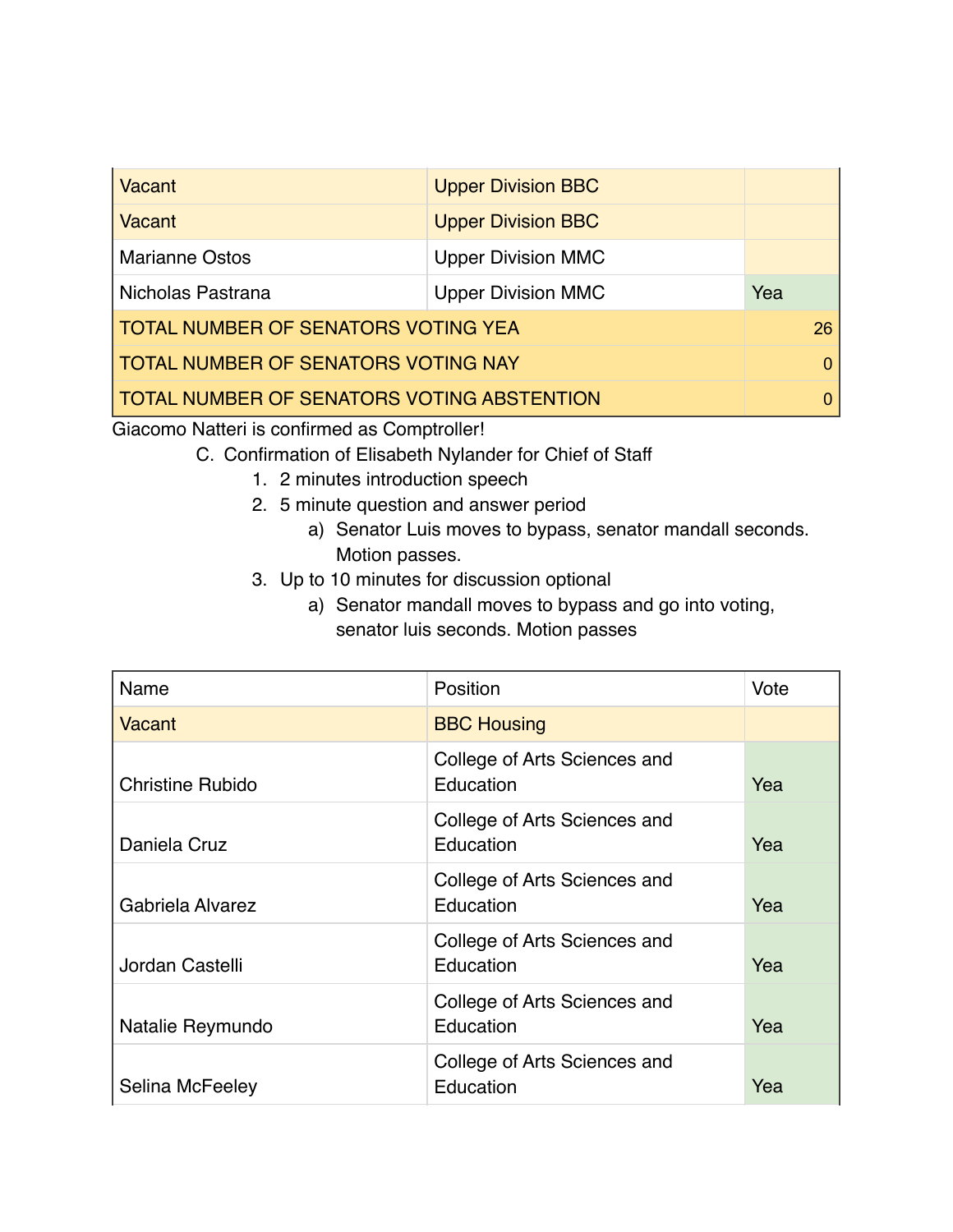| <b>Tyler Lopez</b>         | College of Arts Sciences and<br>Education                    |     |
|----------------------------|--------------------------------------------------------------|-----|
| <b>Vacant</b>              | <b>College of Arts Sciences and</b><br><b>Education</b>      |     |
| <b>Vacant</b>              | <b>College of Arts Sciences and</b><br><b>Education</b>      |     |
| Vacant                     | <b>College of Arts Sciences and</b><br><b>Education</b>      |     |
| Valentina Cassanova        | College of Arts Sciences and<br>Education                    | Yea |
| <b>Alejandro Suarez</b>    | <b>College of Business</b>                                   |     |
| Kristina Khudiakova        | <b>College of Business</b>                                   |     |
| Mariapaz Grijalba          | <b>College of Business</b>                                   | Yea |
| Rodrigo Alea               | <b>College of Business</b>                                   | Yea |
| Sergio Reyez               | <b>College of Business</b>                                   |     |
| Gabriela Tovar             | <b>College of Communication</b><br>Architecture and the Arts | Yea |
| <b>Ivette Suarez</b>       | College of Communication<br>Architecture and the Arts        |     |
| <b>Cristhofer Lugo</b>     | College of Engineering and<br>Computing                      | Yea |
|                            | College of Engineering and<br>Computing                      |     |
| <b>Hervangelot Lordeus</b> | College of Engineering and<br>Computing                      | Yea |
| <b>Natalie Meneses</b>     | College of Engineering and<br>Computing                      | Yea |
| <b>Celesse Temes</b>       | College of Hospitality and Tourism<br>Management             | Yea |
| Natalie Lahera             | College of Law                                               | Yea |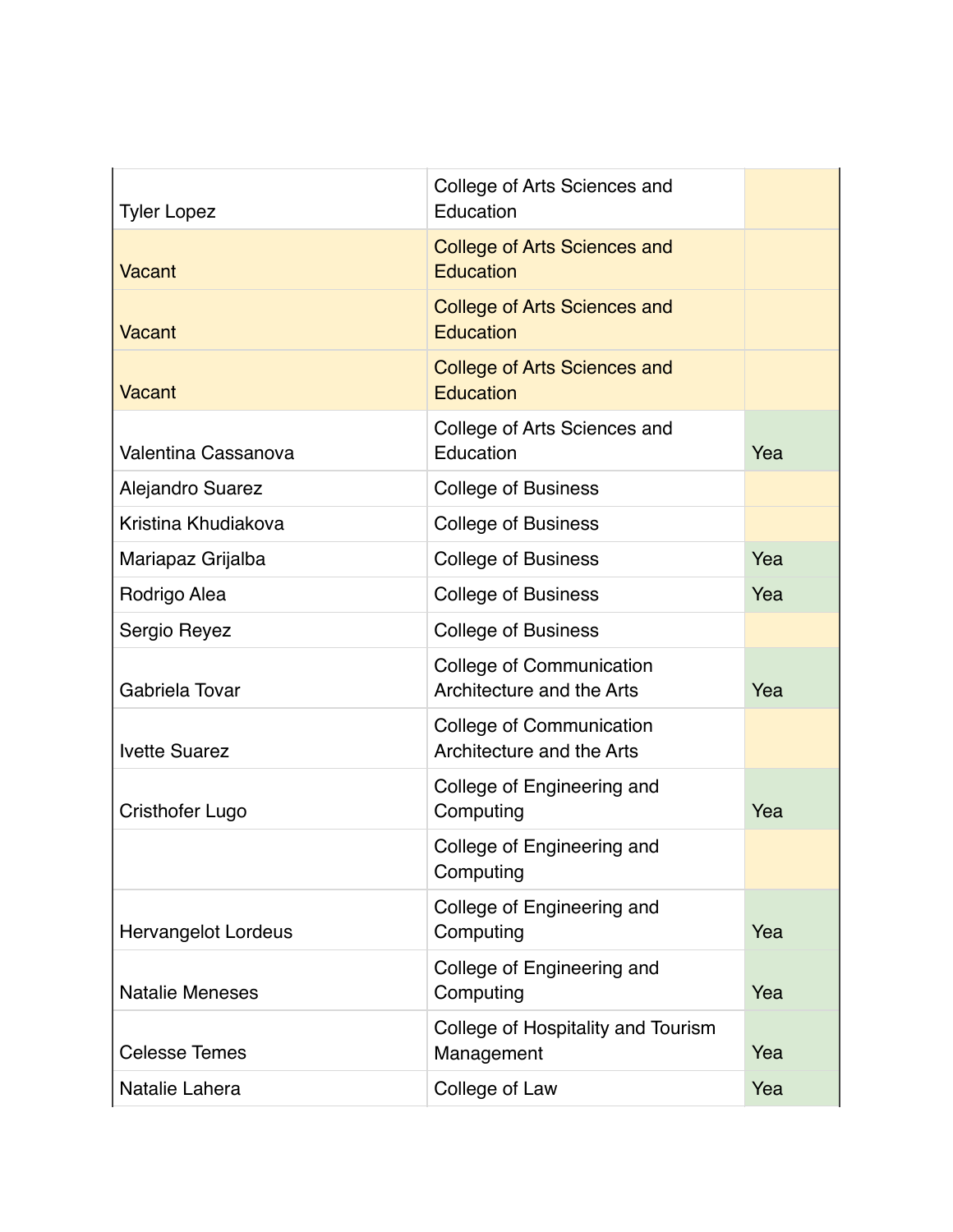| Manuela Jaramillo                   | <b>College of Medicine</b>                           | Yea |    |
|-------------------------------------|------------------------------------------------------|-----|----|
| Joshua Lovo-Morales                 | College of Nursing and Health<br>Sciences            | Yea |    |
| <b>Tyra Moss</b>                    | College of Public Health and Social<br><b>Work</b>   |     |    |
| Joshua Mandall                      | <b>Graduate School</b>                               | Yea |    |
| <b>Vacant</b>                       | <b>Graduate School</b>                               |     |    |
| Vacant                              | <b>Graduate School</b>                               |     |    |
| Vacant                              | <b>Graduate School</b>                               |     |    |
| Vacant                              | <b>Graduate School</b>                               |     |    |
| Alexander Collado                   | <b>Honors College</b>                                | Yea |    |
| <b>Vacant</b>                       | <b>Lower Division BBC</b>                            |     |    |
| Vacant                              | <b>Lower Division MMC</b>                            |     |    |
| <b>Jacob Bharat</b>                 | <b>MMC Housing</b>                                   | Yea |    |
| <b>Sebastian Aviles</b>             | <b>MMC Housing</b>                                   | Yea |    |
| <b>Taylor Sokolosky</b>             | <b>MMC Housing</b>                                   | Yea |    |
| Vacant                              | <b>Online Student</b>                                |     |    |
| <b>Alexander Sutton</b>             | School of International and Public<br><b>Affairs</b> | Yea |    |
| David Luis                          | School of International and Public<br><b>Affairs</b> | Yea |    |
| Sadie Testa-Secca                   | School of International and Public<br><b>Affairs</b> | Yea |    |
| <b>Vacant</b>                       | <b>Upper Division BBC</b>                            |     |    |
| Vacant                              | <b>Upper Division BBC</b>                            |     |    |
| <b>Marianne Ostos</b>               | <b>Upper Division MMC</b>                            |     |    |
| Nicholas Pastrana                   | <b>Upper Division MMC</b>                            | Yea |    |
| TOTAL NUMBER OF SENATORS VOTING YEA |                                                      |     | 26 |